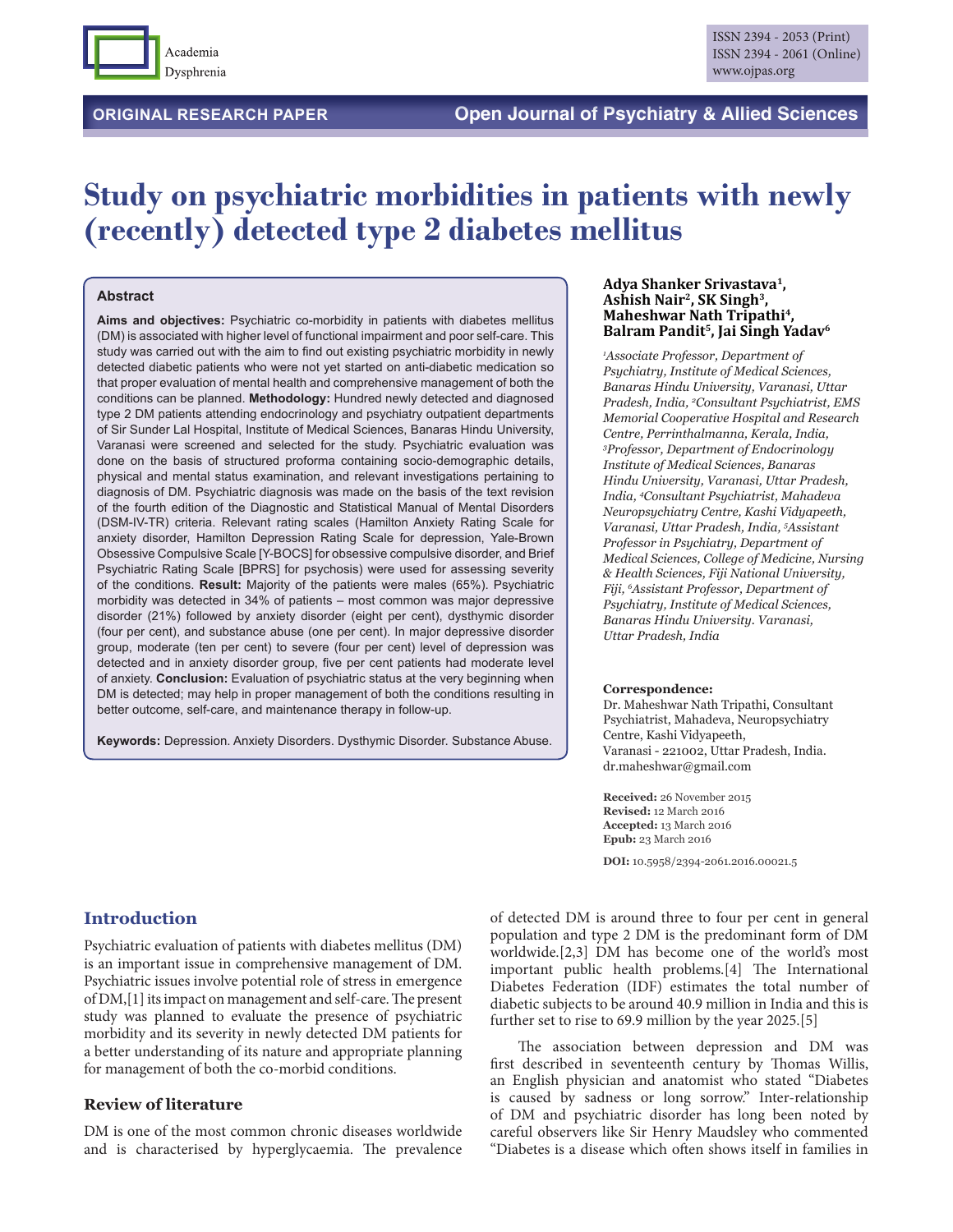which insanity prevails".[6] A recent study by the Australian Institute of Health and Welfare has reported significantly higher prevalence of psychological distress in diabetic patients (43.4%) as compared to non-diabetic (32.2%); substance abuse, dementia/Alzheimer's disease, and depression were the most common health problems.[7] In another large New York study, serious psychological distress (depression, anxiety, and other disorders) was reported by 10.4% persons of DM.[8,9]

People with DM are more likely to suffer from common mental disorders; a finding which is highly relevant, given that psychiatric co-morbidity in people with DM is also associated with higher level of functional impairment, impaired quality of life, and difficulties with diabetic self-care.[10] Patients with DM and co-existing depression face substantially elevated morbidity risks beyond cardiovascular deaths.[11]

There is little published data from the Indian subcontinent on the co-existence of DM and psychiatric illness. Begum *et al*.[12] from Dhaka have reported 27.88% subjects with recently detected DM had depressive illness. In another study at Karachi, Pakistan by Perveen *et al*.,[13] depression was significantly associated with newly detected type 2 DM. Prasad *et al*.[14] have reported 18% psychiatric morbidity in diabetic patients.

A study by Anderson *et al*.[15] have demonstrated that patients with DM have a two to three fold increased prevalence of depressive disorders. The analysis from the natural population in the Great Britain suggests that people with DM are 50% more likely to suffer from common mental disorders than people without DM.[10] The association between depression and DM is bi-directional with DM increasing the risk of depression and depression increasing the risk of DM.[16]

# **Methodology**

This study was conducted in the Department of Psychiatry in collaboration with the Department of Endocrinology of Sir Sunder Lal Hospital, Institute of Medical Sciences, Banaras Hindu University, Varanasi. The patients were collected from outpatient departments of Endocrinology and Psychiatry, and screened for inclusion in the study. A written informed consent was taken from all the patients explaining the nature of the study. This study was approved by ethics committee of the Institute of Medical Sciences.

A total of 100 cases fulfilling the inclusion criteria were selected. Male and female patients of age range 31-60 years, recently detected and diagnosed as a case of DM as per the World Health Organization guidelines,[17] without having started medication for treatment of DM, without history of any other physical illness and drug intake, and also without any past history of psychiatric illness were included in the study. Psychiatric evaluation was done on the basis of structured proforma containing socio-demographic details, and details of physical and mental status examination. Psychiatric diagnosis was based on the text revision of the fourth edition of the Diagnostic and Statistical Manual of Mental Disorders (DSM-IV-TR) criteria.[18] The severity of psychiatric morbidity was assessed on the basis of relevant rating scales- the Hamilton Anxiety Rating Scale (HARS),[19]

the Hamilton Depression Rating Scale (HDRS),[20] the Yale-Brown Obsessive Compulsive Scale (Y-BOCS),[21] and the Brief Psychiatric Rating Scale (BPRS).[22]

Analysis of data was based on statistical methods using chi-square test, t-test, p-value for significance, and correlation co-efficient for correlation between different variables.

# **Results**

Majority of the patients (36%) belonged to age group 51-60 years followed by 35% patients in age group 41-50 years. Mean age was 46.93±7.87 years. Sixty five per cent patients were male, females being 35%. Fifty nine per cent patients belonged to rural, and 41% patients belonged to semi-urban and urban areas. Most of the patients (84%) had middle class socioeconomic status. Thirty per cent had education up to graduation and 71% patients were employed, engaged in semiskilled to highly skilled jobs (Table 1).

Table 2 describes the physical and metabolic parameters.

Psychiatric morbidity was observed in 34% patients (male 23%, female 11%). Twenty one per cent patients (male 15%, female six per cent) fulfilled the criteria for major depressive disorder and four per cent patients (male three per cent, female one per cent) were detected as dysthymic

| Table 1: The socio-demographic profile |
|----------------------------------------|
|----------------------------------------|

| <b>Variable</b>      | $% (N=100)$ |
|----------------------|-------------|
| Age (years)          |             |
| $31 - 40$            | 29          |
| 41-50                | 35          |
| $51 - 60$            | 36          |
| Sex                  |             |
| Male                 | 65          |
| Female               | 35          |
| Residence            |             |
| Rural                | 59          |
| Semi-urban/urban     | 41          |
| Education            |             |
| <b>Illiterate</b>    | 20          |
| Primary              | 9           |
| Middle               | 8           |
| High school          | 10          |
| Intermediate         | 17          |
| Graduation           | 30          |
| Post-graduation      | 6           |
| Occupation           |             |
| Unemployed/housewife | 29          |
| Employed             | 71          |
| Socioeconomic status |             |
| Upper                | 8           |
| Middle               | 84          |
| Lower                | 8           |
|                      |             |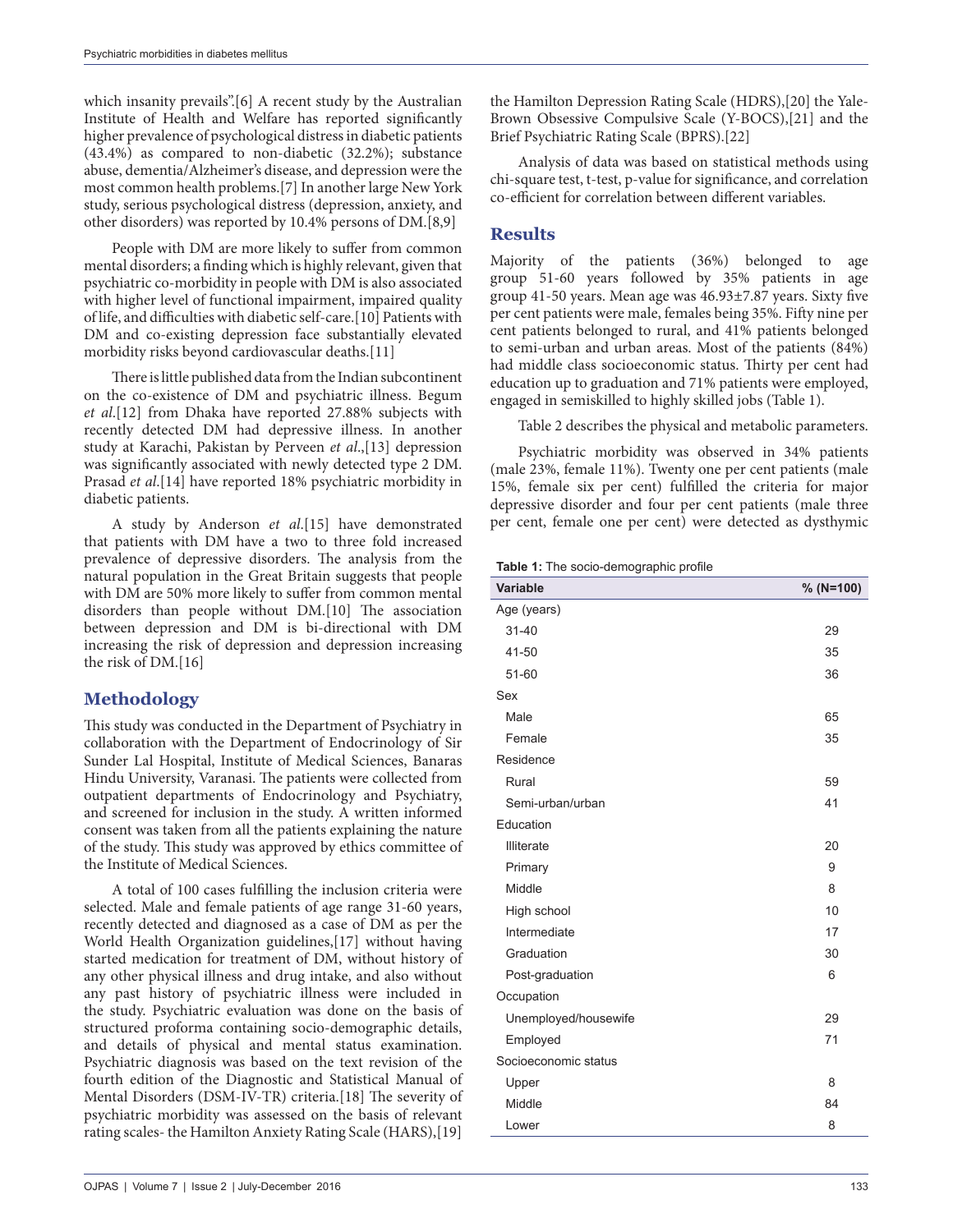disorder. Anxiety disorder was observed in eight per cent (male three per cent, female five per cent) and one (one per cent) patient had substance abuse disorder (Table 3). In this group of patients with psychiatric morbidity, majority of the patients belonged to middle socioeconomic group (28%), had education from higher secondary to graduation level (eight per cent each), and engaged in semiskilled to skilled (15%) nature of job.

In major depressive disorder group, majority of the patients were male (male 15%, females six per cent) and belonged to age group 41-50 years (eight per cent) followed by 51-60 years (seven per cent). Mean HDRS score was 16.38±4.489. Five per cent patients had mild (11.00±1.581), ten per cent had moderate (15.7±1.337), four per cent had severe  $(20.5\pm1.00)$ , and two per cent had very severe depression (25.0±2.828) (Table 4).

In anxiety disorder group, five patients (five per cent) were females and three patients (three per cent) were males; majority (six per cent) belonged to age group 41-50 (three per cent) and 51-60 (three per cent) years. Mean HARS score was 19.86±2.734. Two per cent patients had mild (16.00±0.00), five per cent had moderate (19.60±0.894), and one per cent had severe anxiety (25.00±0.00) (Table 4).

Mean body mass index (BMI) score of patients with psychiatric morbidity was 24.75±3.03 whereas mean BMI score of patients who did not have psychiatric morbidity was 24.46±4.94. Mean BMI score in group of patients with psychiatric morbidity was higher than group without psychiatric morbidity but there was no statistical difference (p>0.05) in distribution of BMI with respect to presence or absence of psychiatric morbidity (Table 5). Mean fasting blood sugar (FBS) was higher in psychiatric morbidity group (169.85±36.56 mg/dl) as compared to group without psychiatric morbidity (154.35±31.65 mg/dl) and the difference was statistically significant (p<0.05). However random blood sugar (RBS), though higher in psychiatric morbidity group (203.59±47.34 mg/dl) as compared to without psychiatry morbidity group (202.89±49.07 mg/dl), did not differ significantly (p>0.05). Mean glycolated haemoglobin (HbA1c) of patients with psychiatric morbidity (8.912±1.379) was higher than patients without psychiatric morbidity (8.370±1.145) but the difference was not significant statistically (Table 5).

The comparison of biological parameters viz. FBS, RBS, and HbA1c with various groups of major depressive disorder and anxiety disorder did not reveal any significant difference between these biological parameters and different groups.

## **Discussion**

The prevalence and course of psychiatric disorders, particularly affective and anxiety disorder in adults with DM is well-documented.[23] This study was planned to assess the prevalence of psychiatric morbidity in newly detected diabetic patients who were not yet started on anti-diabetic medication.

The male and female patients of age range 31-60 years were included in the study. The mean age was 46.93±7.87 years.

|  | Table 2: Physical and metabolic parameters |
|--|--------------------------------------------|
|--|--------------------------------------------|

| <b>Parameter</b> | <b>Mean±SD</b>       |
|------------------|----------------------|
| Height           | $163.61 \pm 8.02$ cm |
| Weight           | 65.18±10.01 kg       |
| <b>BMI</b>       | 24.56±4.12           |
| <b>FBS</b>       | 159.62±34.03 mg/dl   |
| <b>RBS</b>       | 202.98±48.24 mg/dl   |
| HbA1c            | $8.56 \pm 1.23$      |

SD=Standard deviation, BMI=Body mass index, FBS=Fasting blood sugar, RBS=Random blood sugar, HbA1c=Glycolated haemoglobin

**Table 3:** Prevalence and distribution of psychiatric morbidity

| <b>Psychiatric morbidity</b> | $% (N=100)$ | M: F  |
|------------------------------|-------------|-------|
| Major depressive disorder    | 21          | 15:6  |
| Anxiety disorder             | 8           | 3:5   |
| Dysthymic disorder           | 4           | 3:1   |
| Substance abuse              | 1           | 1:0   |
| No psychiatric morbidity     | 66          | 44.24 |

**Table 4:** Severity of psychiatric morbidity in major depressive disorder and anxiety disorder

| <b>Psychiatric morbidity</b> | <b>Severity</b> | %             | <b>Mean score±SD</b> |
|------------------------------|-----------------|---------------|----------------------|
| Major depressive disorder    | Mild            | 5             | 11.00±1.581*         |
|                              | Moderate        | 10            | 15.70±1.357*         |
|                              | Severe          | 4             | 20.05±1.00*          |
|                              | Very severe     | $\mathcal{P}$ | $25.6{\pm}2.82*$     |
| Anxiety disorder             | Mild            | 2             | 16.00±0.00#          |
|                              | Moderate        | 5             | 19.60±0.894#         |
|                              | Severe          | 1             | $25.00\pm0.0#$       |

SD=Standard deviation, \*HDRS=Hamilton depression rating scale, #HARS=Hamilton anxiety rating scale

**Table 5:** Diabetic parameter and psychiatric morbidity

| Variable           | <b>Psychiatric morbidity</b> | <b>Mean</b>  | р         |
|--------------------|------------------------------|--------------|-----------|
| <b>BMI</b>         | Absent                       | 24 46+4 94   | >0.05     |
|                    | Present                      | 24.75±3.03   |           |
| FBS (mg/dl)        | Absent                       | 154.35±31.65 | $< 0.05*$ |
|                    | Present                      | 169 85+36 56 |           |
| RBS (mg/dl)        | Absent                       | 202 89+49 07 | >0.05     |
|                    | Present                      | 203 59+47 34 |           |
| HhA <sub>1</sub> c | Absent                       | 8 370+1 145  | >0.05     |
|                    | Present                      | 8.912±1.379  |           |

BMI=Body mass index, FBS=Fasting blood sugar, RBS=Random blood sugar, HbA1c=Glycolated haemoglobin, \*significant difference

Majority of the patients belonged to age group 51-60 years (36%) followed by 41-50 years (35%); the total patients belonging to age group 41-60 years comprised of 71%. Similar observations have been reported by Coker *et al*.[24] where 69% patients belonged to 39-54 years of age.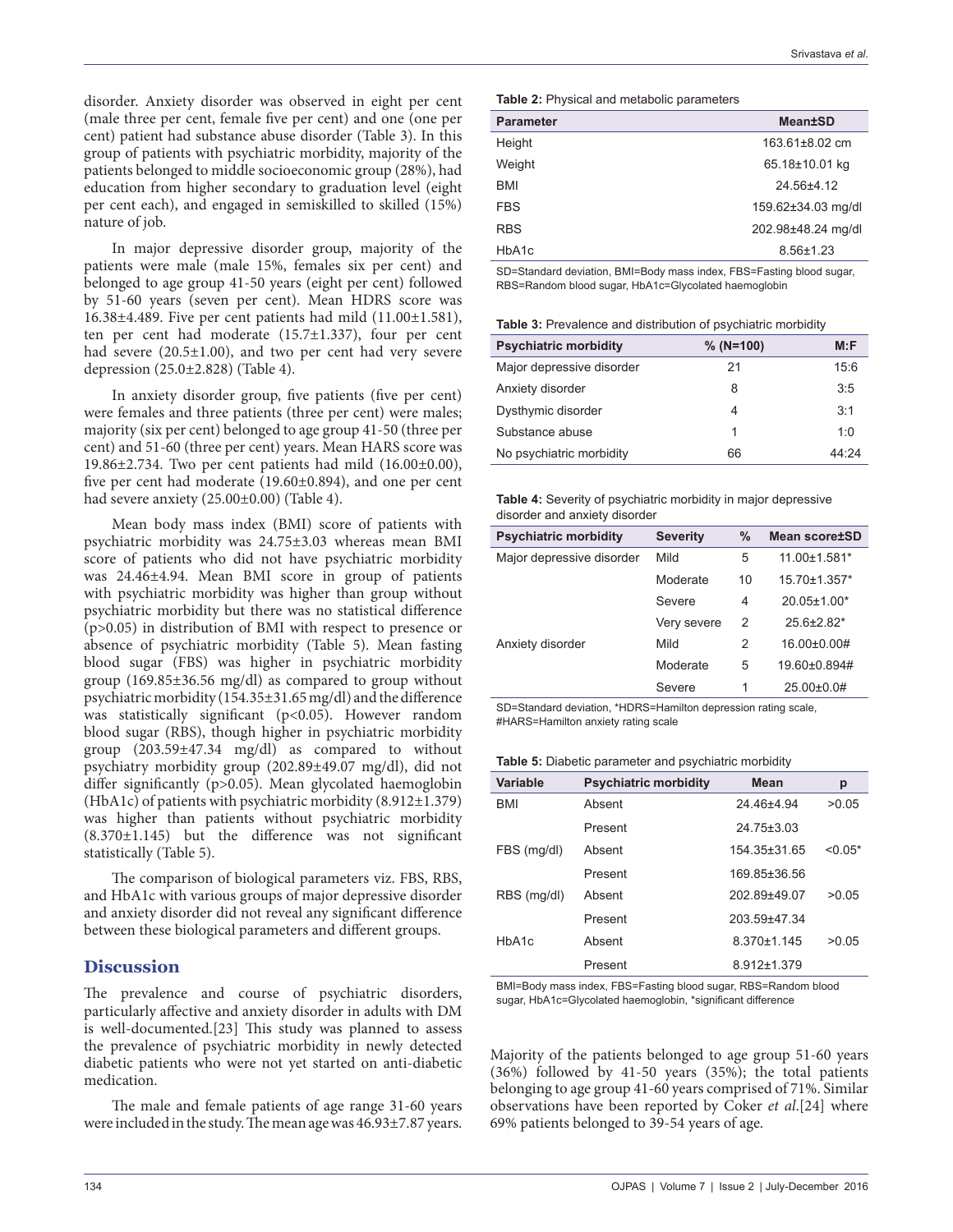In present study, majority of the patients were males (65%), from rural background (59%), educated up to graduation level (30%), and belonged to middle socioeconomic class.

Out of hundred (100), 34% were detected having psychiatric morbidity. This is in concordance with the study by Coker *et al*.[24] which has reported 31% patients with psychiatric symptoms. Our finding of psychiatric morbidity in 34% patients with newly detected DM is alarming and significant as overall prevalence of psychiatric illness in diabetic patients is reported to be 6.5 to ten per cent by some of the studies.[25,26]

Among patients with psychiatric morbidity, major depressive disorder was most common (21%) followed by anxiety disorder (eight per cent). A hospital-based study in Nigeria has reported six per cent generalised anxiety and four per cent mild depressive disorder.[24] Many other studies have reported increased incidence of psychiatric illness in diabetic patients though not specifically in recently detected DM.<sup>[27]</sup> Prasad and Srivastava<sup>[14]</sup> has reported 18% psychiatric morbidity and it consisted of depression, anxiety, and attendant symptoms in diabetic patients. Anxiety is common in diabetic population and is frequently associated with depression.[28] A review has found that around 14% of people with DM have generalised anxiety disorder but subclinical anxiety and depressive symptoms were more common, and affected 27% and 40% respectively.[29]

In major depressive disorder group, majority of the patients (ten per cent) had moderate depression; five per cent had mild, four per cent had severe, and two per cent had very severe depression. In anxiety disorder group, five per cent had moderate anxiety. This reflects that patients even with significant distress due to psychiatric illness had not consulted for psychiatric help. This throws light on inadequate awareness about psychiatric symptoms and draws attention for proper psychiatric intervention.

The mean BMI of patients in our study was 24.56±4.12. The mean BMI in group of patients with psychiatric morbidity was slightly higher (24.75±3.03) as compared to no psychiatric morbidity (24.46±4.94) but the difference was not significant and no relation could be found between BMI and psychiatric morbidity. Higher BMI related with psychiatric illness, particularly depression has been reported by Zuberi *et al*.[30] and Perveen *et al*.[13]

The mean FBS of patients was 159.62±34.03 mg/dl. On comparison of mean FBS in psychiatric morbidity group (169.85±36.56 mg/dl) with mean FBS in non psychiatric morbidity group (154.35±31.65 mg/dl), a significant difference was observed (p<0.05). Similar findings have been reported by Lin *et al*.[31] and Kruse *et al*.[32]

The comparison of other parameters, e.g. RBS and HbA1c between psychiatric morbidity group and non psychiatric morbidity group did not reveal significant difference between the two groups.

The present study has revealed that not only the chronicity of DM leads to psychiatric disturbance but a significant percentage of newly detected persons with DM have psychological distress, mainly in form of depression and anxiety. This aspect is important because prevalence of psychiatric problem in newly detected diabetic patients is often missed.

### **Conclusion**

Moderate to severe level of depression and moderate level of anxiety found out in this study necessitates the proper evaluation of patients recently detected with DM for comprehensive management of both the co-morbid conditions. A planned study to find out a correlation between improvements in psychiatric condition with improvement in diabetic status may reveal an association between psychological distress and DM.

### **References**

- 1. Thakuria PK, Das PD. A clinical study of the impact of stressful life events in the aetiology of non insulin dependent diabetes mellitus. Dysphrenia. 2013;4:71-7.
- King H, Aubert RE, Herman WH. Global burden of diabetes, 1995-2025: Prevalence, numerical estimates, and projections. Diabetes Care. 1998;21:1414-31.
- Zimmet P, Alberti KG, Shaw J. Global and societal implications of the diabetes epidemic. Nature. 2001;414:782-7.
- 4. Kronenberg H, Williams RH. Williams textbook of endocrinology. Philadelphia, PA: Saunders/Elsevier; 2008.
- 5. Sicree R, Shaw J, Zimmet P. Diabetes and impaired glucose tolerance. In: Gan D, editor. Diabetes atlas. International diabetes federation. 3rd ed. Belgium: International Diabetes Federation; 2006:15-103.
- 6. Maudsley H, Morgner OA. The pathology of mind. New York: D. Appleton and Co.; 1899.
- 7. Australian Institute of Health and Welfare. Diabetes and poor mental health and wellbeing: An exploratory analysis [Internet]. Diabetes series no. 16. Cat. no. CVD 55. Canberra: AIHW; 2011 [cited 2016 Jan 31]. Available from: http://www.aihw.gov.au/ WorkArea/DownloadAsset.aspx?id=10737419249
- 8. Centers for Disease Control and Prevention (CDC). Serious psychological distress among persons with diabetes--New York City, 2003. MMWR Morb Mortal Wkly Rep. 2004;53:1089-92.
- 9. Kessler RC, Demler O, Frank RG, Olfson M, Pincus HA, Walters EE, *et al*. Prevalence and treatment of mental disorders, 1990 to 2003. N Engl J Med. 2005;352:2515-23.
- 10. Das-Munshi J, Stewart R, Ismail K, Bebbington PE, Jenkins R, Prince MJ. Diabetes, common mental disorders, and disability: Findings from the UK National Psychiatric Morbidity Survey. Psychosom Med. 2007;69:543-50.
- 11. Lin EH, Heckbert SR, Rutter CM, Katon WJ, Ciechanowski P, Ludman EJ, *et al*. Depression and increased mortality in diabetes: Unexpected causes of death. Ann Fam Med. 2009;7:414-21.
- 12. Begum A, Mahtab H, Khan AKA. Psychiatric morbidity in recently diagnosed diabetic subjects. J Diab Assoc Bangladesh. 1991;19:16-21.
- 13. Perveen S, Otho MS, Siddiqi MN, Hatcher J, Rafique G. Association of depression with newly diagnosed type 2 diabetes among adults aged between 25 to 60 years in Karachi, Pakistan. Diabetol Metab Syndr. 2010;2:17.
- 14. Prasad DC, Srivastava SK. Diabetes vis-a-vis mind and body. Soc Indic Res. 2002;57:191-200.
- 15. Anderson RJ, Freedland KE, Clouse RE, Lustman PJ. The prevalence of comorbid depression in adults with diabetes: A meta-analysis. Diabetes Care. 2001;24:1069-78.
- 16. Pan A, Lucas M, Sun Q, van Dam RM, Franco OH, Manson JE, *et al*. Bidirectional association between depression and type 2 diabetes mellitus in women. Arch Intern Med. 2010;170:1884-91.
- 17. World Health Organization. Diabetes fact sheet N.312 [Internet]. WHO; 2013 Oct [cited 2014 Mar 25]. Available from: http://www. who.int/mediacentre/factsheets/fs312/en
- 18. American Psychiatric Association. Diagnostic and statistical manual of mental disorders. 4<sup>th</sup> ed. Text rev. Washington, DC: